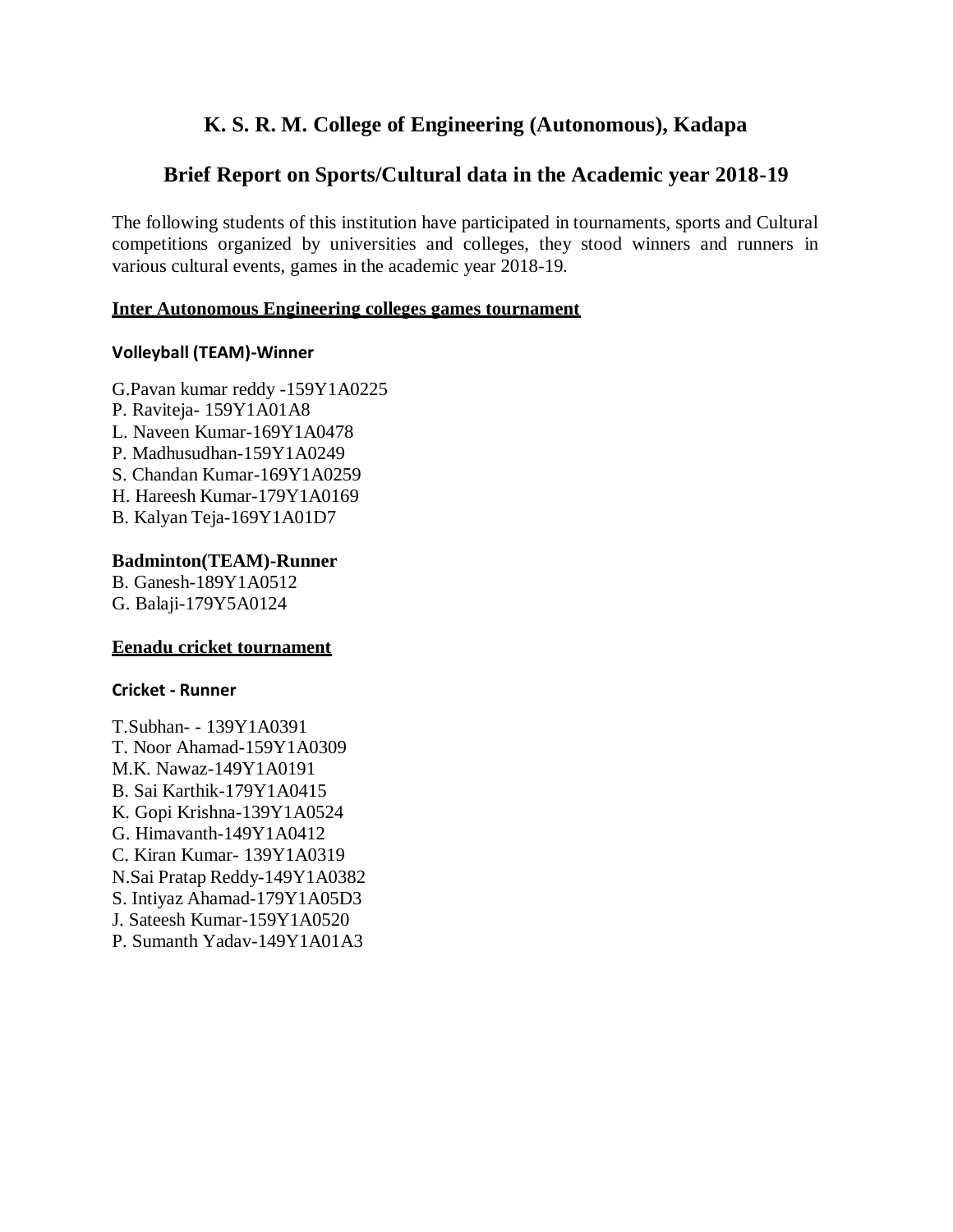## **National level Techno cultural sports fest, Madanapalle**

#### **Kabaddi(Team)-Runner**

G. Lohith pavan-159Y1A0141 K.Srikanth-159Y5A0560 A. Suneel kumar-169Y5A0301 P. Narendra Reddy-159Y1A0273 K.B. Phanindra Reddy-159Y1A0161 T. Manoj Kumar-169Y1A0355 G.Hanumanth Reddy-169Y1A0589 S. Intiyaz Ahamad-179Y1A05D3 I. V. Hariprasad Reddy-169Y1A0567

### **JNTUA University Tournament (selections)**

### **Badminton(Selections)**

B. Ganesh-189Y1A0512 G. Balaji-189Y1A0541

**Football(Selections)** K.C.M. Johnson-159Y1A0171 S. Ajith Kumar-159Y1A01E5

#### **Basketball(Selections)**

K.S.Abdul Kalam-179Y1A0472 S. Chaitanya Kumar Raju-169Y1A0547

#### **Volleyball (Selections)**

G. Pavan kumar Reddy-159Y1A0225 P. Raviteja-159Y1A01A8 P. Madhusudhan-169Y1A04B2 L. Naveen Kumar-159Y1A0177

#### **Chess(Selections)**

B.Nikhil Babu-169Y1A0206 H. Anand-169Y1A0118

# **AP CM Basketball Tournament**

### **Basketball-Runner**

K.S.Abdul Kalam-179Y1A0472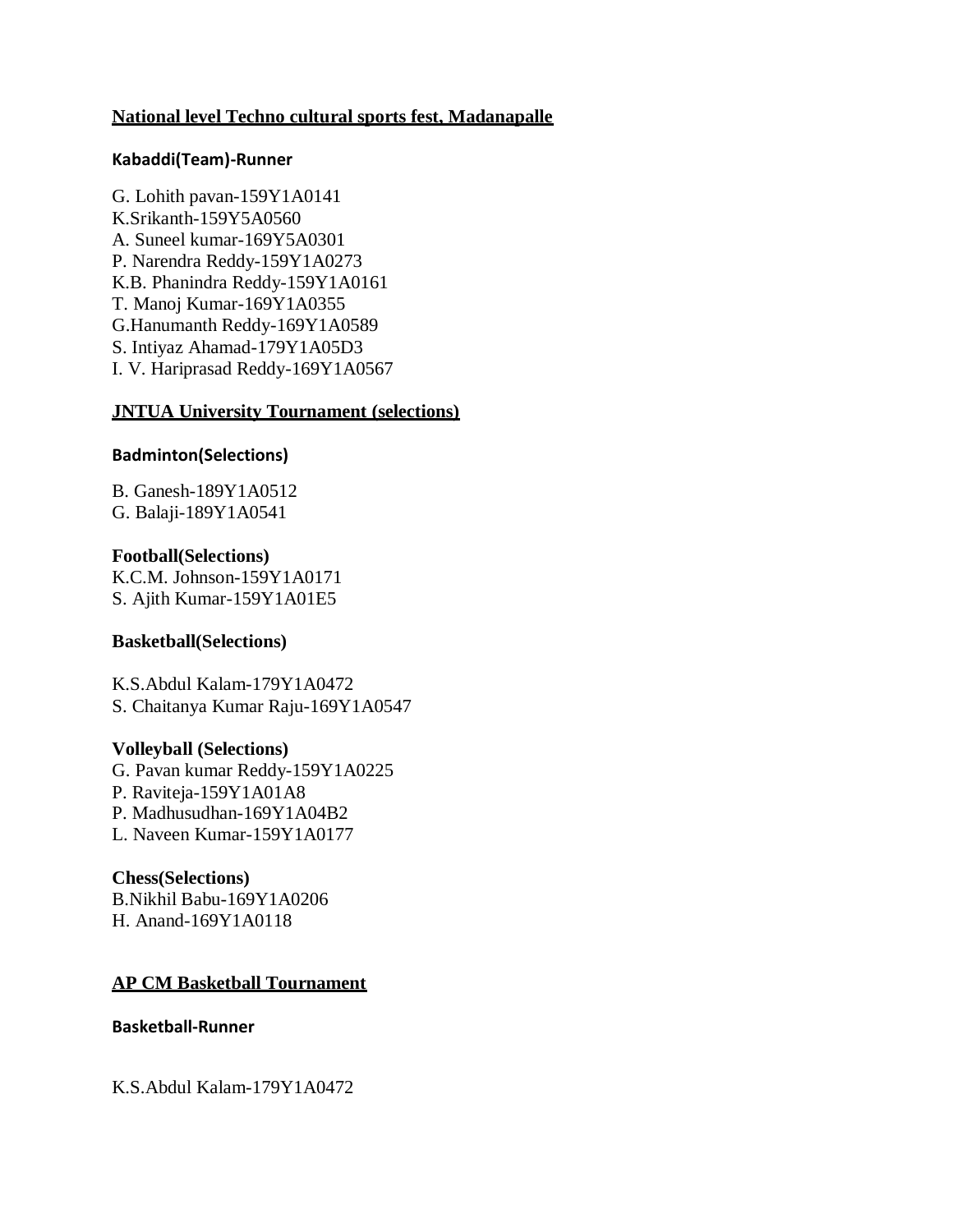# **AITS Kadapa Volleyball Tournament**

### **Volleyball-Runner**

- G.Pavan kumar reddy-159Y1A0225
- P. Raviteja-159Y1A01A8
- L. Naveen Kumar-169Y1A0478
- P. Madhusudhan-169Y1A04B2
- S. Chandan Kumar-169Y1A0259
- H. Hareesh Kumar-179Y1A0169
- B. Kalyan Teja-169Y1A01d7

# **5th AP state level Junior Wrestling contest**

### **Wrestling-Copper medal**

G. Sai Reddy-159Y1A05A3

# **AITS MAHOTSAV 2K18 cultural fest**

### **Dance-Winner**

Srikanth Group - EEE

## **Solo dance-Winner**

G. Naveen Kumar (Solo) - ECE

# **Dance-Runner**

V. Chandan Sai Group - ECE

#### **Solo dance-Runner** N. Nihaarika - 179Y1A0277

**Singing-Winner** B. Sai Harsha Vardhan-179Y1A0467